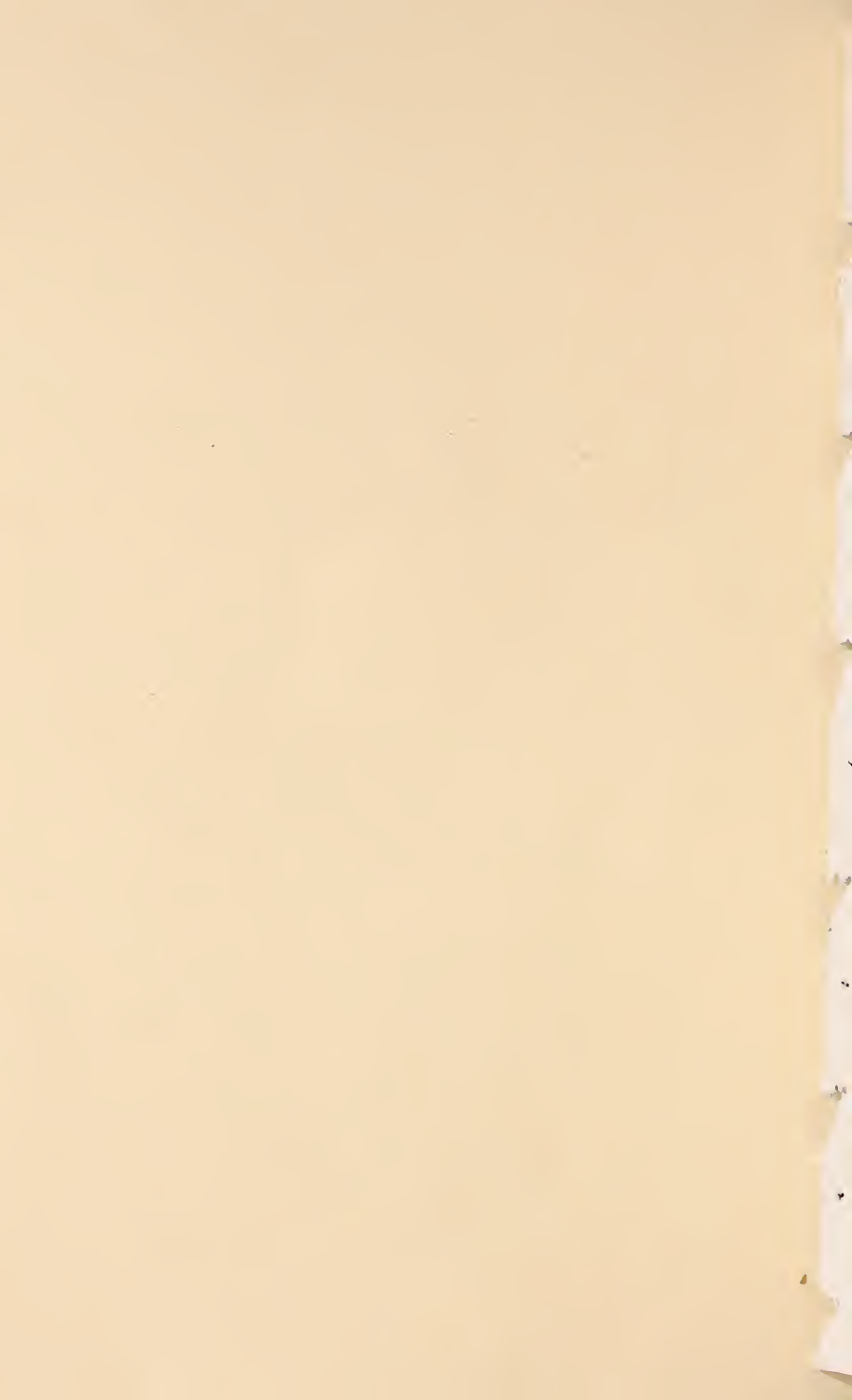Acquisition Section, Department Library, Washington

# NEW METHODS IMPROVE TURPENTINE



Agricultural Research Administration BUREAU OF AGRICULTURAL AND INDUSTRIAL CHEMISTRY Naval Stores Research Division

UNITED STATES DEPARTMENT OF AGRICULTURE PA-107

GPO—AIC <sup>556</sup>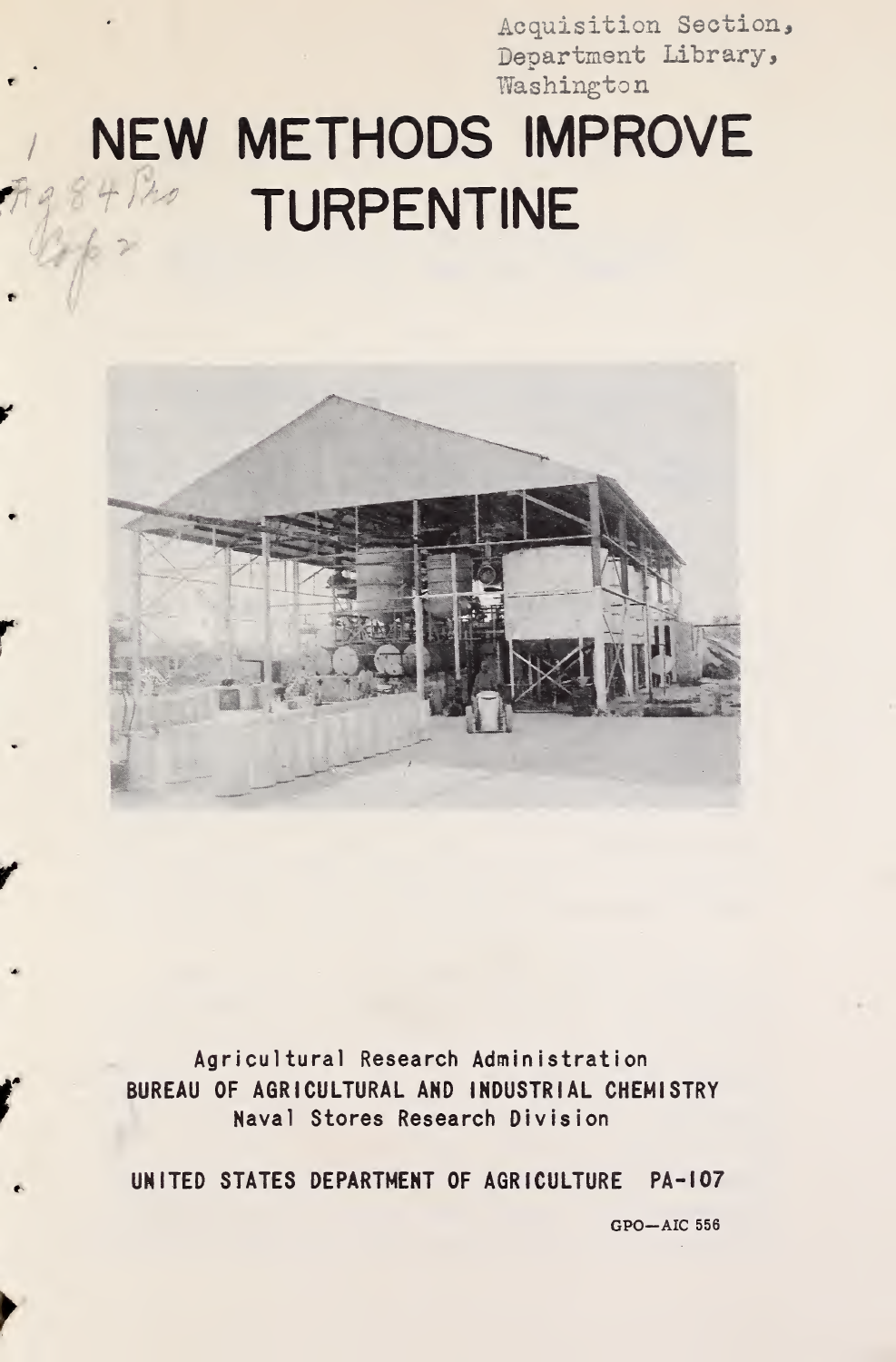Cover . - -Modern plant using the "Olustee System" for pine gum cleaning and steam distillation. (Courtesy Jacksonville Processing Co., Jacksonville, Fla.)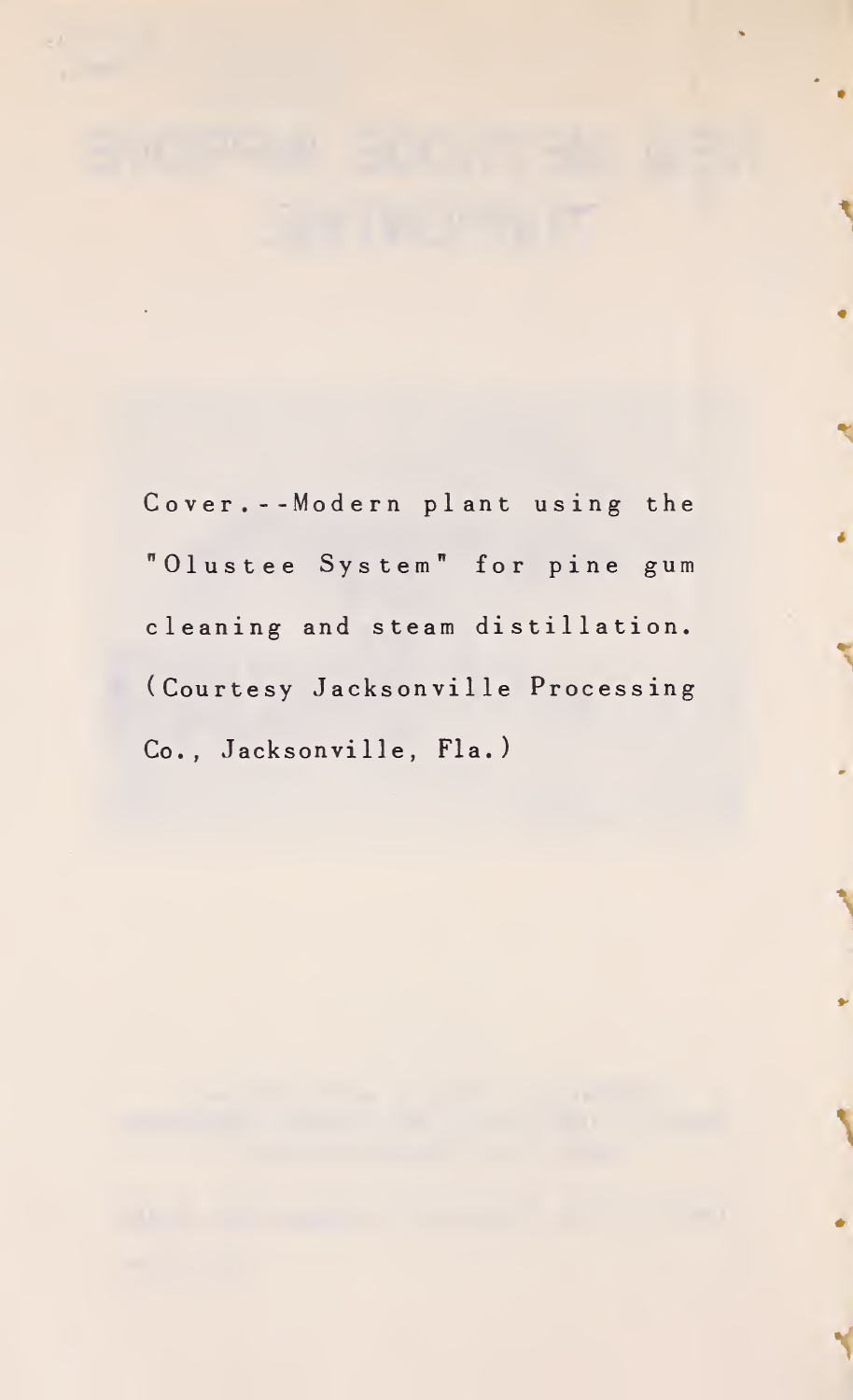## NEW METHODS IMPROVE TURPENTINE

## BETTER PROCESSING AND DISTILLATION PRACTICES YIELD LOW-ACID PRODUCT

#### By

E. P. Waite and N. C. McConnell Naval Stores Station, Olustee, Fla., Naval Stores Research Division, Bureau of Agricultural and Industrial Chemistry, Agricultural Research Administration

Gum spirits of turpentine for decades has been marketed with color and specific gravity as the principal standards of ac ceptance. Recently, another property of turpentine, its acidity, has become an important market factor. Just as colored turpentine is obviously contaminated and <sup>a</sup> low specific gravity indicates adulteration, the acidity of turpentine can be <sup>a</sup> test of its behavior during storage or transportation.

Excessive acidity in turpentine is troublesome to processors because it promotes deterioration during storage and causes discoloration of turpentine packed for shipping in steel drums or tank cars. Highly acid turpentine is objectionable to consumers also because of this poor storage quality and reaction with metals. Consumers will demand turpentine of lower and lower acid content or they will go over to the use of materials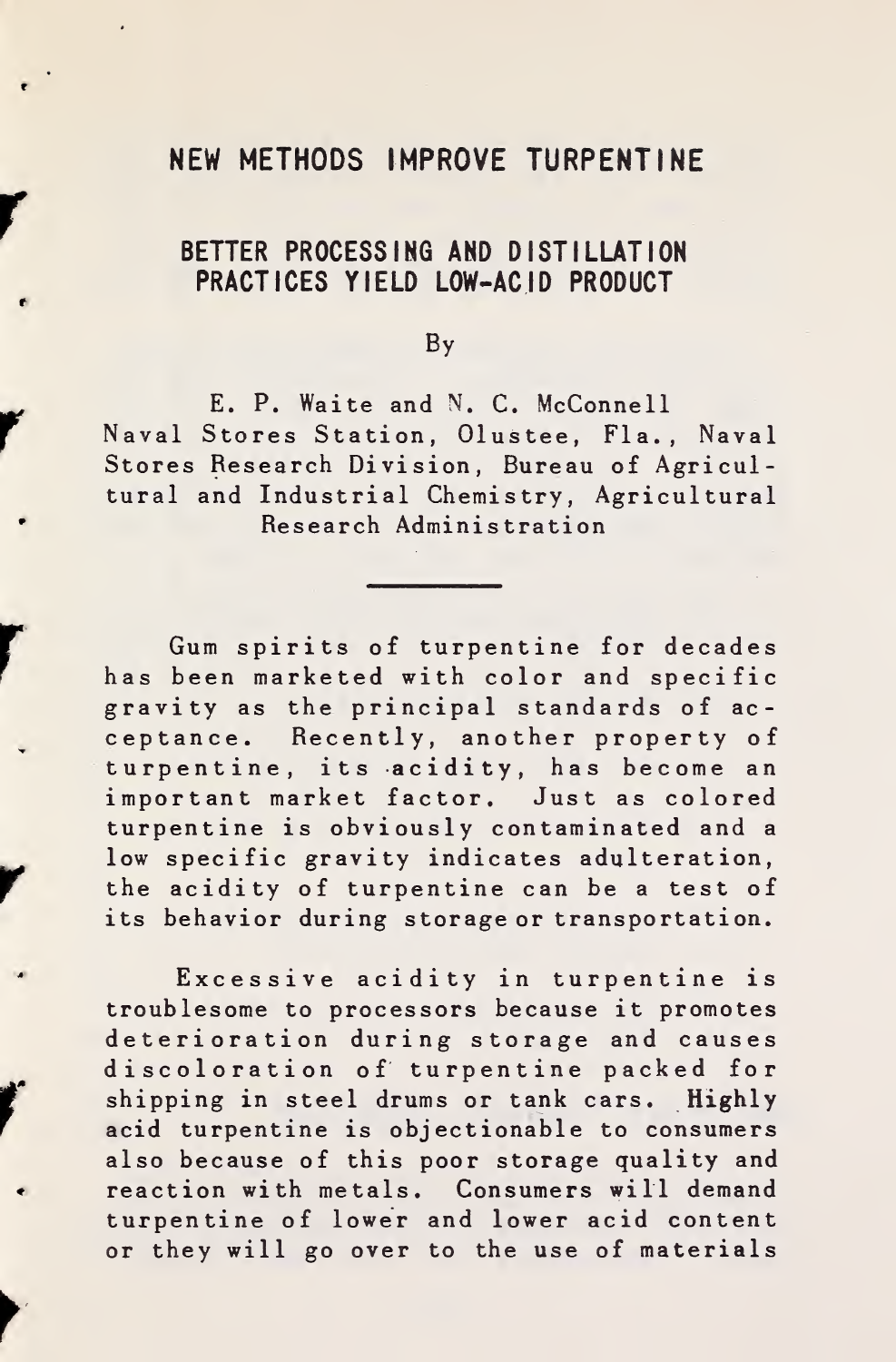that do not present those difficulties. So important has acidity become that the Government has established the limits on the acidity of turpentine acceptable in the Commodity Credit Corporation price support program;

 $\overline{\phantom{a}}$ 

Excessive acidity in turpentine is due to faulty operation at some stage of processing. It is not due, as many think, to acid stimulation of the tree to increase the flow of gum. Gum spirits of turpentine, when properly produced, is very low in acids. Acidity may be caused by one or more of the following conditions during processing:

- (1) Stilling gum with high water cont ent
- (2) Overcharging the still
- (3) Too rapid distillation
- (4) Permitting the still to boil over
- (5) Continuing the distillation beyond the normal end point
- (6) Poor dehydration of the turpentine

#### HOW TO MAKE LOW-ACID TURPENTINE

By observing proper procedures for cleaning and distilling gum, turpentine with relatively low acidity can be produced at the still. For example, use of <sup>a</sup> vapor chamber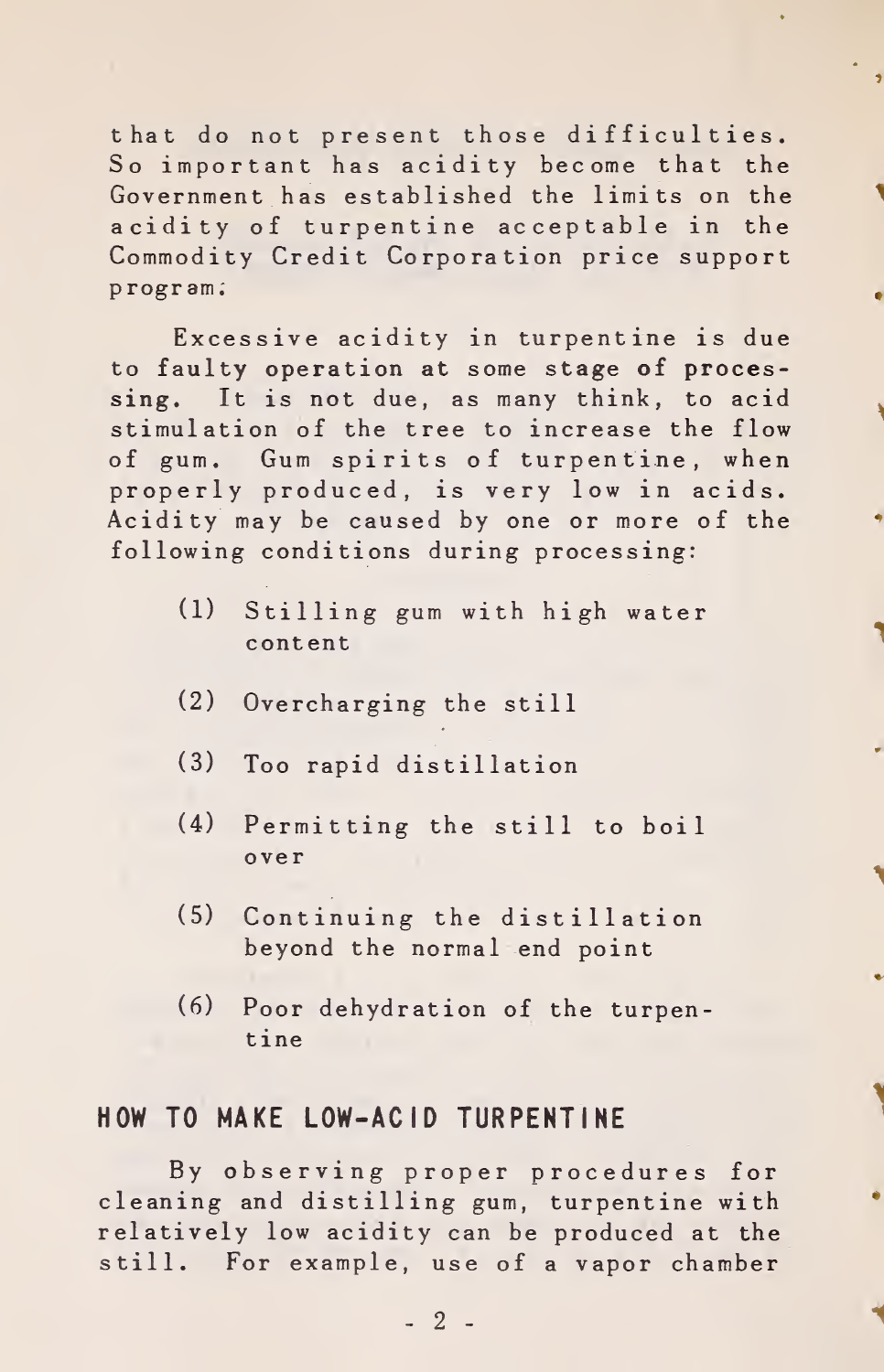between the condenser and the still is a great aid in reducing acidity, The proper procedures follow.

#### GIVE THE WASHED GUM TIME TO SETTLE

Gum being charged into the still should be as dry as possible -- preferably, not over <sup>2</sup> percent water, to reduce foaming and the possibility of a boilover when distillation is begun. This low water content can be obtained by proper washing and settling after the filtration in the gum-cleaning operation.

To get <sup>a</sup> good separation of gum from water in the wash tank, the gum must be lighter than water. This requires dilution with turpentine up to about 35 percent. Crude gum as received contains about 20 to 22 percent turpentine (11 to 12 gallons spirits per standard barrel of gum). To accomplish the dilution for good gum-water separation in the wash tank requires the addition of about 10 to 12 gallons of turpentine per barrel of gum. Scrape contains much less turpentine, ranging from about 7 to 9 gallons per barrel. Obviously, scrape requires much more turpentine for dilution to 35 percent. Sixteen to 18 gallons of turpentine should be used for dilution of each barrel of scrape. To get good gum-water separation it is important not to skimp on the amount of turpentine used for dilution.

To get good settling, adjust the temperature within the wash tank to about 180° F. when the wash tank is filled. The gum should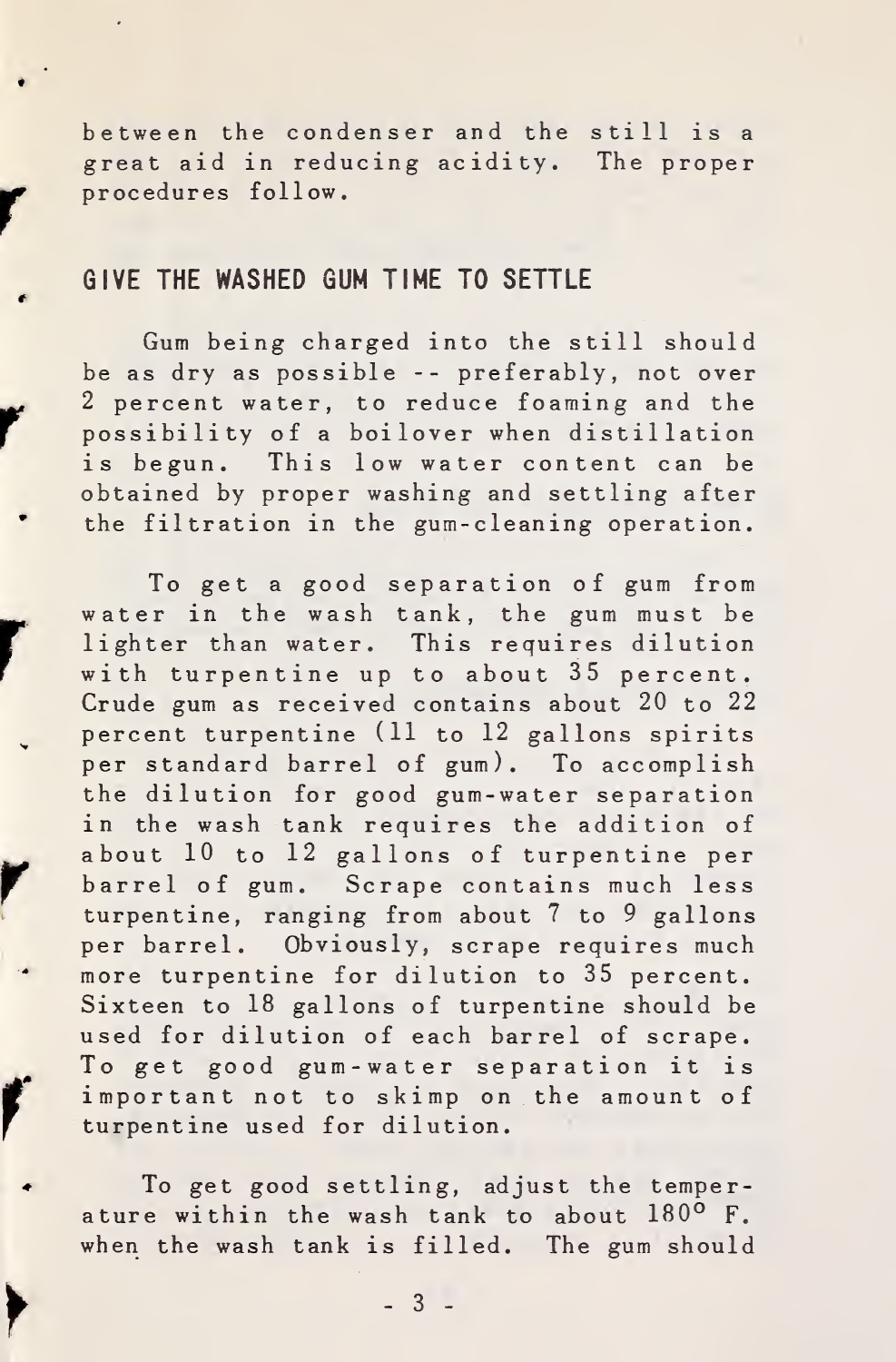remain in the wash tank for at least 4 hours, preferably longer. The temperature within the wash tank will normally drop from 180° to about 160° during this time, but with proper dilution <sup>a</sup> good separation of water from the gum will be obtained.

 $\overline{1}$ 

With this procedure the filtered, washed, and settled gum will not have more than about <sup>1</sup> percent water. Gum containing this small amount will not foam badly or cause boilovers.

### DO NOT OVERCHARGE THE STILL

Charge the still over two-thirds full so that one-third of its volume remains as head room for boiling. Overcharging should be avoided.

## DO NOT DISTILL TOO RAPIDLY

Each steam still is designed for <sup>a</sup> certain capacity. An experienced stiller who has become accustomed to <sup>a</sup> certain still knows how fast his still can be operated. Exceeding this speed will result in gum entrainment, or even in boilovers, and will produce highly acid turpentine.

When the still is loaded, turn on the steam coils slowly, and then gradually bring the temperature of the gum up to about 235° F. When this temperature is reached, gradually turn on sparger steam. If the temperature drops after the sparger steam is added, cut off the sparger until the gum again reaches, 235<sup>o</sup> F. before turning on sparger again. If the still is properly run, the temperature of

- 4 -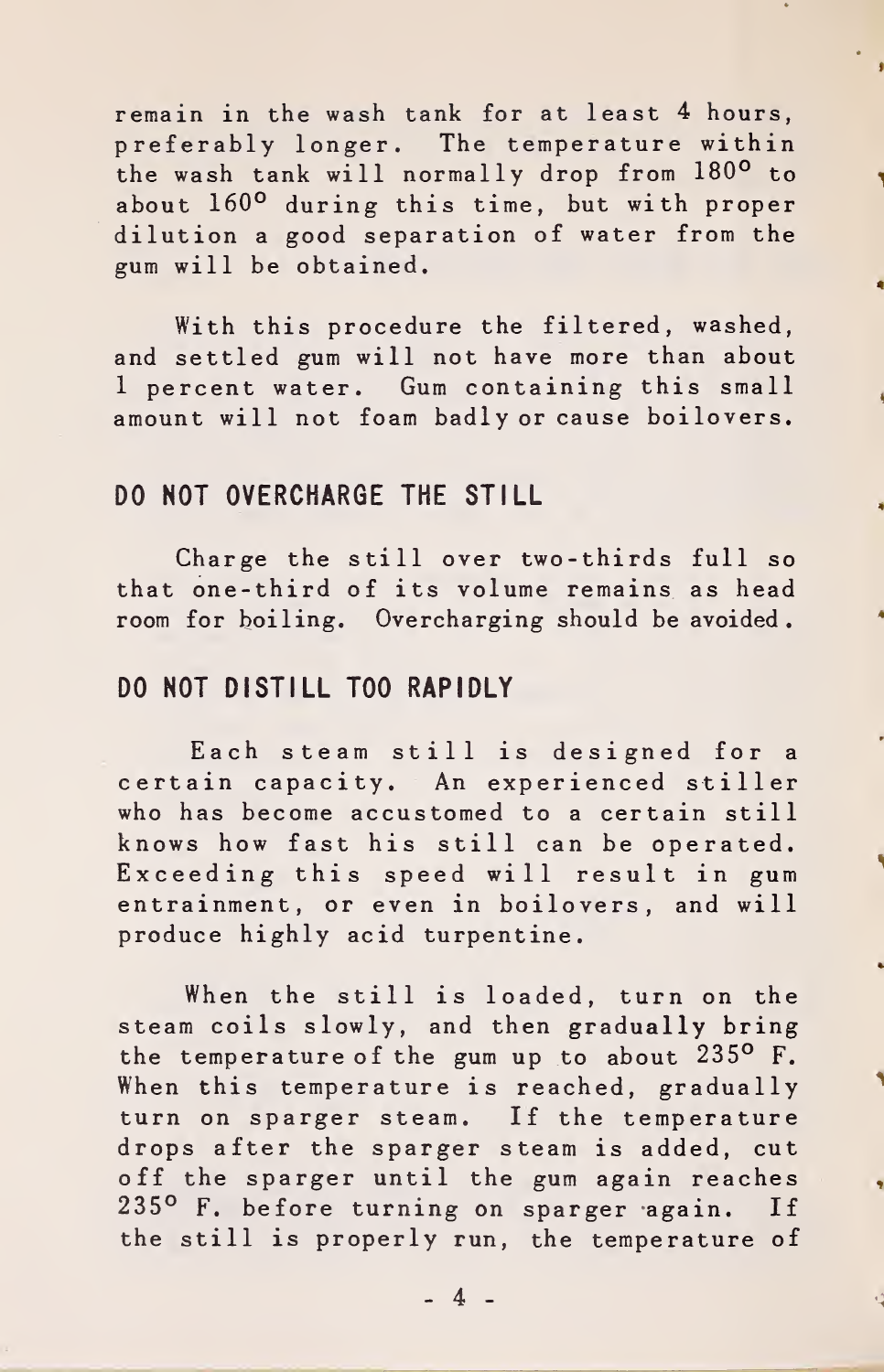the gum will gradually increase from the time the coils are turned on until the charge is off.

## DO NOT PERMIT BOILOVERS

Boilovers will not occur if the still is properly charged and if distillation is properly controlled. A boilover will produce poor quality turpentine of high specific gravity, off color, and high acidity. A boilover that is permitted to run into <sup>a</sup> tank of turpentine will increase its acidity enormously. Suppose, for example, that <sup>a</sup> tank contains 1,000 gallons of turpentine with an acid number of 0.5 and that <sup>a</sup> boilover of only 10 gallons of gum occurs and is run into the turpentine tank. This boilover of only 10 gallons will increase the acid number of the whole 1,000 gallons from 0.3 to approximately 2.

## DO NOT CARRY THE DISTILLATION TOO FAR

Do not continue distillation beyond the normal turning-out point as this will carry over excessive amounts of resin acids, which are dark and high in acidity. When the turpentine in the distillate reaches the 9- to 9-1/2-ounce mark on <sup>a</sup> 10-ounce nursing bottle, or a ratio of 9 to 1 or  $9-1/2$  to  $1/2$ in any measuring container, and the temperature of the rosin in the still reaches  $320-340$ <sup>o</sup> F., the distillation is complete. At this point the steam coils and sparger should be cut off, and the rosin discharged from the still.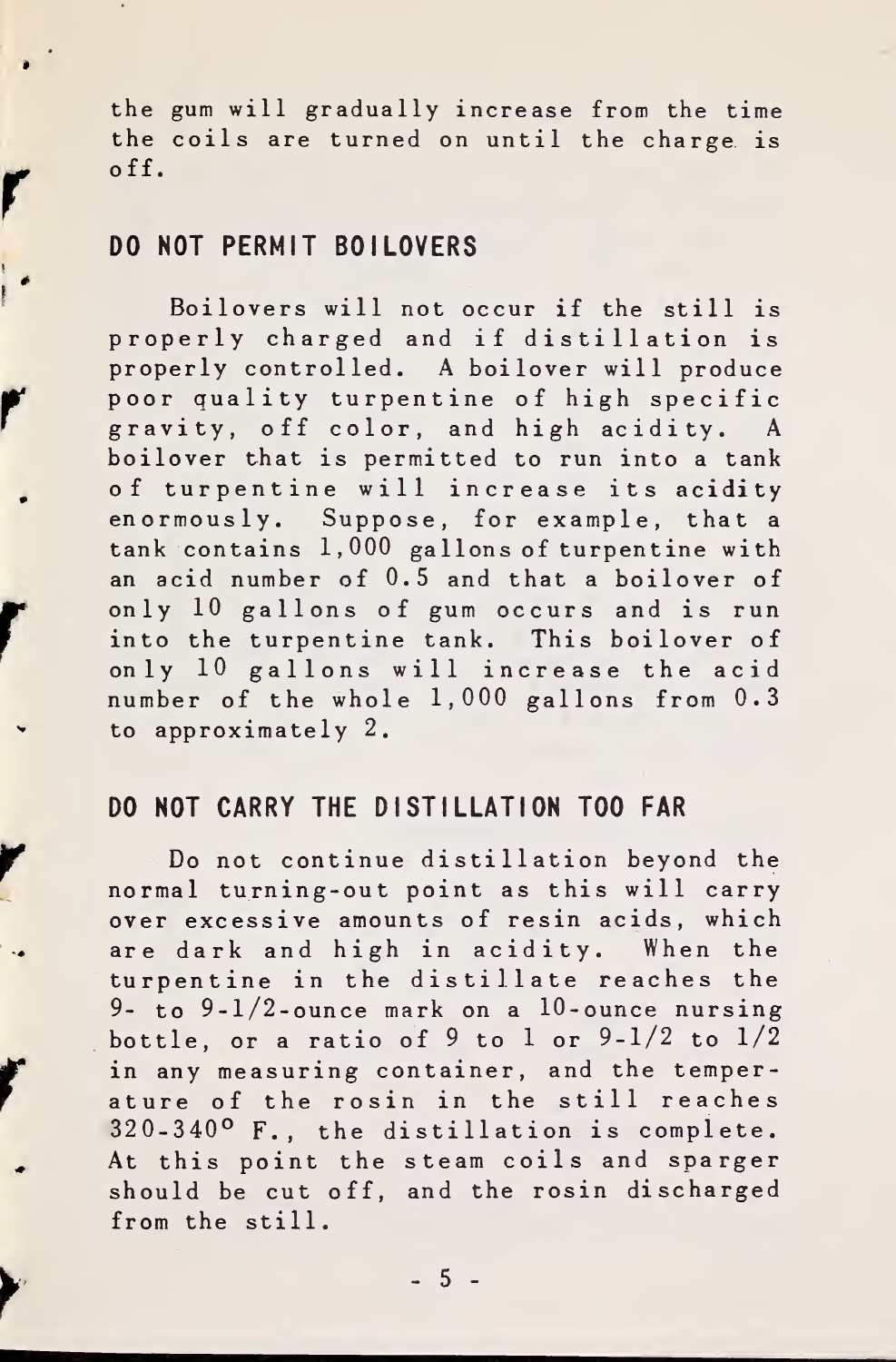